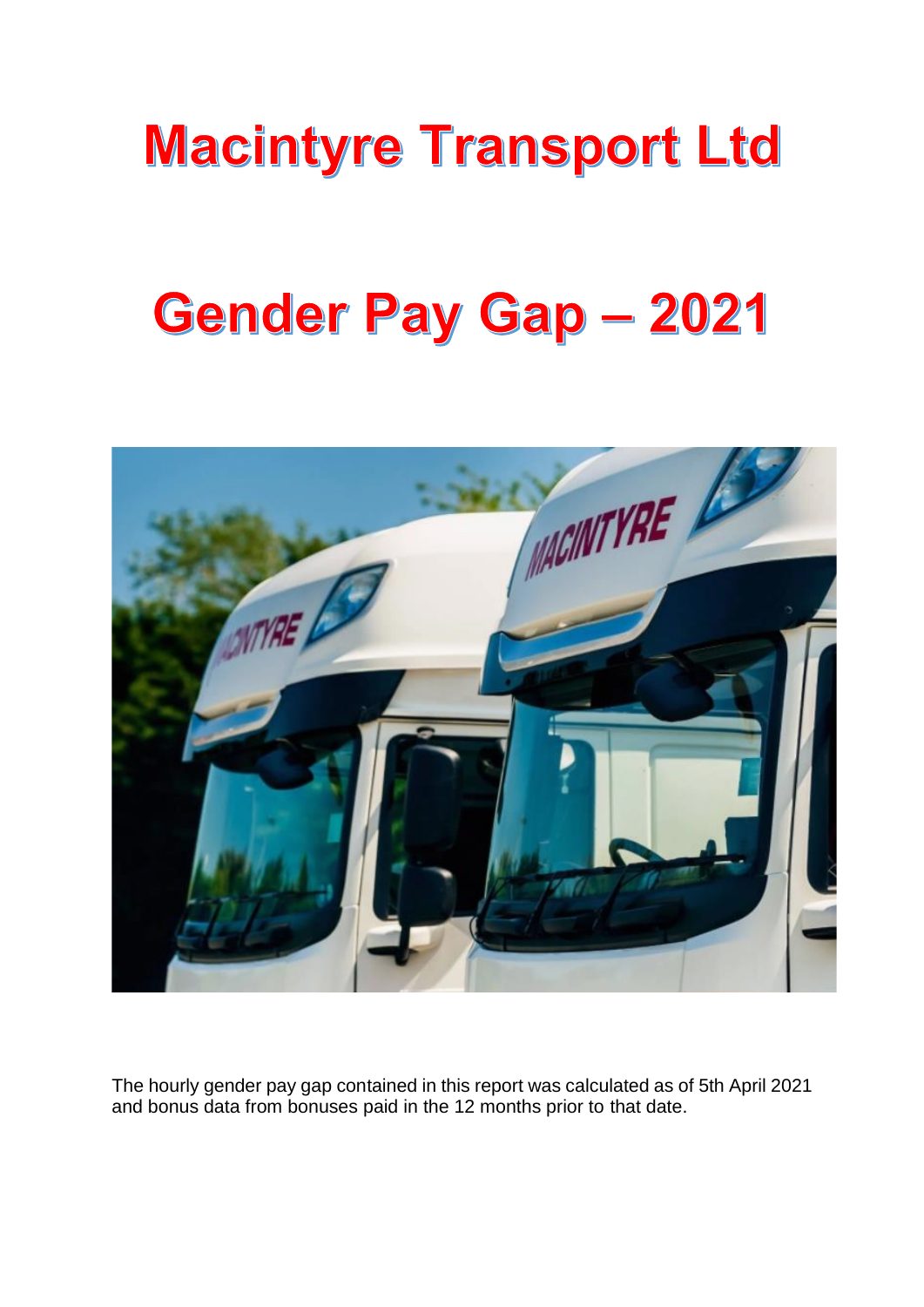Macintyre Transport Ltd operates within the Transport & Distribution Sector, where historically this has been dominated by men. The percentage of women employed in the transport sector in the UK makes up nearly 22% of the workforce. Macintyre Transport Ltd's proportion of males and females are 94% and 6% respectively. It has been difficult to redress this balance within the HGV Driver demographics of our workforce, largely due to social factors such as lone working, long hours, and spending nights out in the vehicle. HGV Drivers make up 86% of our workforce, of which almost 3% are female. The remaining 14% of the workforce is made up of Management and Admin of which females make up 4% of the demographics.

## **Macintyre Transport Ltd Gender Pay Gap**

The gender pay gap is different from that of equal pay, which ensures that males and females are paid the same for carrying out the same work or work of equal value. Due to the industry, we operate within there are numerous different contracts all with a variety of terms and conditions designed to meet the needs of our different divisions, legal regulations [TUPE] and customers. Despite this, Macintyre Transport Ltd ensure males and females in the same employment, performing work of equal value receive equal pay.

Macintyre Transport Ltd operates in the Freight Transport by Road Sector. Macintyre Transport Ltd gender pay gaps are better compared to the sectors it operates within, with a median gender pay gap of -% and a mean gender pay gap of -10.2%.

## **Pay Quartiles**

The below graphs show the gender distribution across Macintyre Transport Ltd, in pay band quartiles.